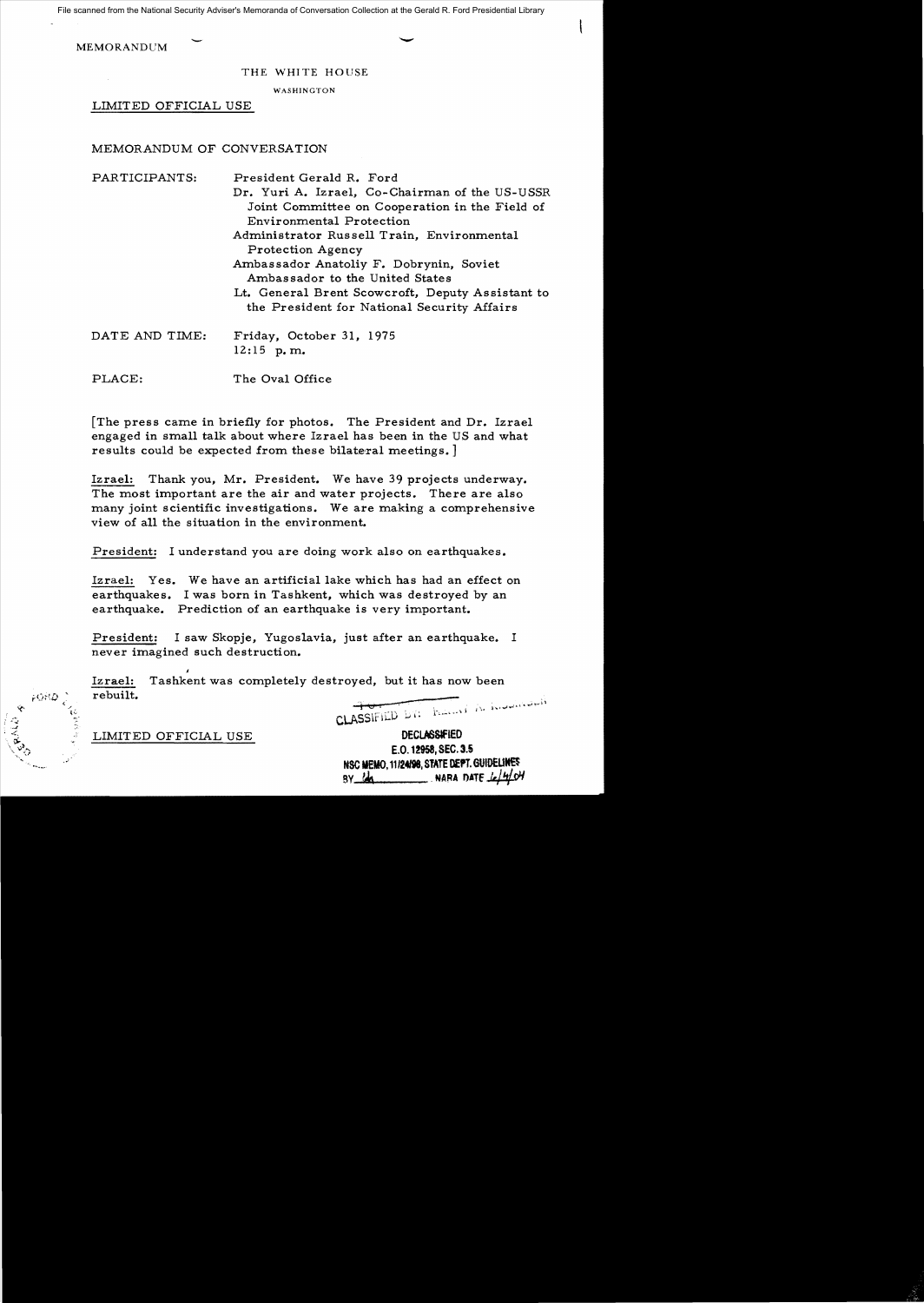## LIMITED OFFICIAL USE 2

Dr. Brown: Using the Soviet theoretical model, we have had our first prediction of an earthquake -- in California last year.

We have been researching what are permissible loads on the biosphere. Here is a book dealing with it. The effect of nuclear affairs on the environment is important for both of us..

Train: Dr. Izrael is one of the leading Soviet scientists on peaceful nuclear matters.

Izrael: I believe that atomic energy is better than other forms of energy.

President: We keep trying to convince the American people that these things are safe. We've never had a serious problem, have we?

Train: Not a serious one, but the same concerns are beginning to surface in other countries.

We are doing some great work on coal, especially on desulfurization. We are getting some scrubbers from them to test, which show great promise.

Izrael: In our agreement, 26 Ministers and Agencies are involved. The EPA is the father of many agreements in other fields.

President: We are delighted to have you here working with Dr. Train. The American people are deeply concerned about the environment. I think the Soviet Union has the same problems and interests. This is an outgrowth of better relations between us.

Izrael: We have three meteorological centers in the world which exchange data -- the Soviet Union, US, Australia. We need a common-type computer in order to exchange data. There seems to be a problem with the computers.

President: I will have Russ look into that. It may be trapped in our bureaucracy.

Train: I will find out what it is.

LIMITED OFFICIAL USE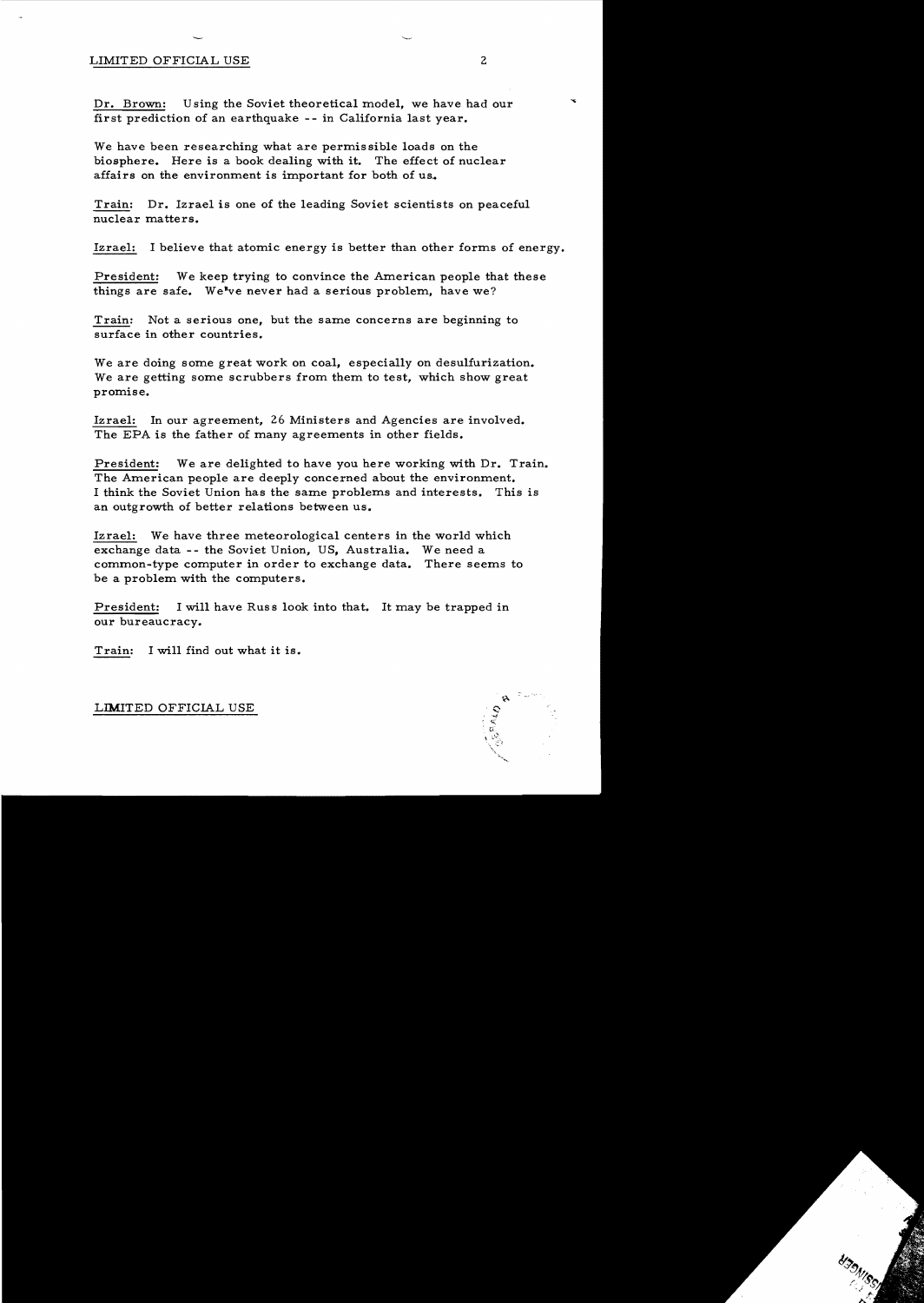$P/L$ zrael/Train/Arryum

Evesin<br>Désirer de porter to has been en 11 + ormain Kresin Received I the had 39 projects under any. Unst ingationt are on + worth property. Theny point + westoging invistigation les inviting carry internet inier palleit, in invirtement P Imelandon (pour our doing cook on inthrowske I je et have an artificial data which has Aral can effect on earthquides, I was basis Tookkert, which are distinged by caritying Predett of evetly the to many regatant P I saw Shoplye, years good after withproba. Inner compred put destruction I Taskfort was emplotely latinged, hether me bran cebuilt. Using = Sem, was throutist world, in how Brown had our cet pullation y evathyment - m Cal. ladger Clararhy formandel back on a bronjsku Here i a book destigart. The sport of mideas officing on humand is Martin Parti et de la de la de la fait de la de la de la fait de la terre de la de la de la de la de la de la de la de la de la de la de la de la de la de la de la de la de la de la de la de la de la de la de la de la de l I atsoming the work support butter than others four of unday, P Blir help tying to comment Come people there